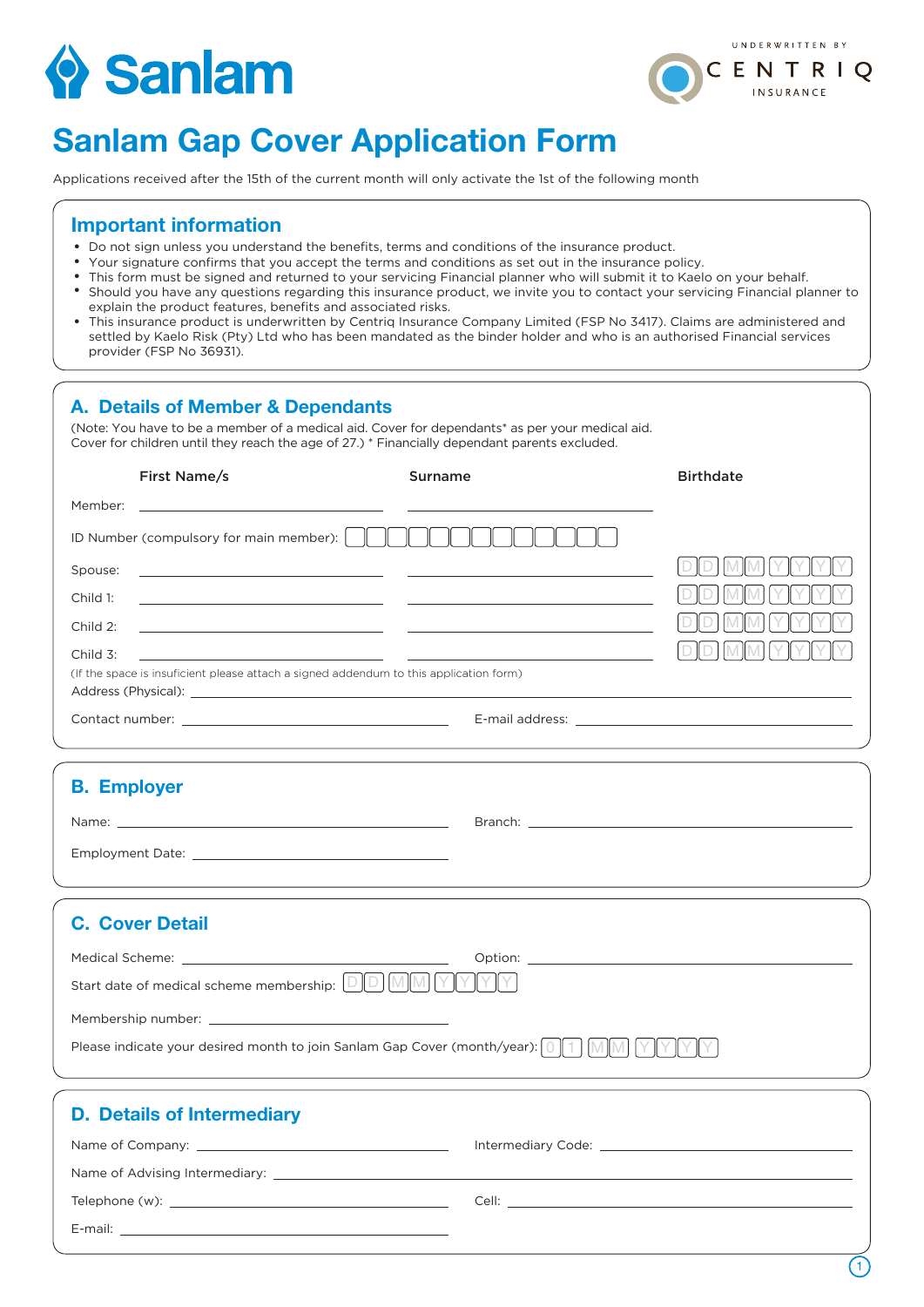|          | <b>Health Questionnaire</b><br>Please answer each question below (tick the relevant box):                                                                                                                                                                                                                                                                                                                                                                                                                                                                                                                                                                                                                                                                                                                                                                                                                                                                  |                                                                                                                                                                                                                                                                                                                                                                                  |                                     |  |  |
|----------|------------------------------------------------------------------------------------------------------------------------------------------------------------------------------------------------------------------------------------------------------------------------------------------------------------------------------------------------------------------------------------------------------------------------------------------------------------------------------------------------------------------------------------------------------------------------------------------------------------------------------------------------------------------------------------------------------------------------------------------------------------------------------------------------------------------------------------------------------------------------------------------------------------------------------------------------------------|----------------------------------------------------------------------------------------------------------------------------------------------------------------------------------------------------------------------------------------------------------------------------------------------------------------------------------------------------------------------------------|-------------------------------------|--|--|
| 1.       | Do you or any of your eligible dependants have any medical conditions, or are you or they receiving any form of ongoing<br>treatment or medication?                                                                                                                                                                                                                                                                                                                                                                                                                                                                                                                                                                                                                                                                                                                                                                                                        |                                                                                                                                                                                                                                                                                                                                                                                  |                                     |  |  |
|          | No<br>Yes<br>(e.g. heart or vascular disease / back, neck or joint problems / digestive system problems / sinusitis / cancer (incl. in remission)<br>kidney disorders / gynaecological problems / ear, nose or throat problems, etc)                                                                                                                                                                                                                                                                                                                                                                                                                                                                                                                                                                                                                                                                                                                       |                                                                                                                                                                                                                                                                                                                                                                                  |                                     |  |  |
| 2.       | Have you or any of your eligible dependants been hospitalised within the last 24 months?<br>Yes                                                                                                                                                                                                                                                                                                                                                                                                                                                                                                                                                                                                                                                                                                                                                                                                                                                            |                                                                                                                                                                                                                                                                                                                                                                                  |                                     |  |  |
| 3.       | Have you or any of your eligible dependants consulted with any doctors within the last 12 months?                                                                                                                                                                                                                                                                                                                                                                                                                                                                                                                                                                                                                                                                                                                                                                                                                                                          |                                                                                                                                                                                                                                                                                                                                                                                  | No<br>Yes                           |  |  |
| 4.       | Do you or any of your eligible dependants have any existing medical conditions?<br>No<br>Yes                                                                                                                                                                                                                                                                                                                                                                                                                                                                                                                                                                                                                                                                                                                                                                                                                                                               |                                                                                                                                                                                                                                                                                                                                                                                  |                                     |  |  |
| 5.       | No.<br>Are you or any of your eligible dependants currently pregnant or planning to become pregnant?<br>Yes                                                                                                                                                                                                                                                                                                                                                                                                                                                                                                                                                                                                                                                                                                                                                                                                                                                |                                                                                                                                                                                                                                                                                                                                                                                  |                                     |  |  |
|          | If you have answered yes to any of the questions above, please provide full details in the space provided below:<br>(if the space is insufficient please attach a signed addendum to this application form):                                                                                                                                                                                                                                                                                                                                                                                                                                                                                                                                                                                                                                                                                                                                               |                                                                                                                                                                                                                                                                                                                                                                                  |                                     |  |  |
|          |                                                                                                                                                                                                                                                                                                                                                                                                                                                                                                                                                                                                                                                                                                                                                                                                                                                                                                                                                            | Question Number <b>Question</b> Number                                                                                                                                                                                                                                                                                                                                           |                                     |  |  |
|          | Details of Condition / Treatment / Medication: New York 2014 19:30 19:40 19:40 19:40                                                                                                                                                                                                                                                                                                                                                                                                                                                                                                                                                                                                                                                                                                                                                                                                                                                                       |                                                                                                                                                                                                                                                                                                                                                                                  |                                     |  |  |
|          | Provide details of Future Treatment incl. date/s:                                                                                                                                                                                                                                                                                                                                                                                                                                                                                                                                                                                                                                                                                                                                                                                                                                                                                                          | Last Date of Treatment: <b>DIDIMM</b> YTYYY                                                                                                                                                                                                                                                                                                                                      |                                     |  |  |
|          |                                                                                                                                                                                                                                                                                                                                                                                                                                                                                                                                                                                                                                                                                                                                                                                                                                                                                                                                                            |                                                                                                                                                                                                                                                                                                                                                                                  |                                     |  |  |
|          | Details of Condition/Treatment /Medication: Letter and the condition of the condition of the condition of the condition of the condition of the condition of the condition of the condition of the condition of the condition                                                                                                                                                                                                                                                                                                                                                                                                                                                                                                                                                                                                                                                                                                                              |                                                                                                                                                                                                                                                                                                                                                                                  |                                     |  |  |
|          | Provide details of Future Treatment incl. date/s:                                                                                                                                                                                                                                                                                                                                                                                                                                                                                                                                                                                                                                                                                                                                                                                                                                                                                                          | Last Date of Treatment: $\left[\begin{array}{c c} \Box \end{array}\right] \left[\begin{array}{c c} \Box \end{array}\right] \left[\begin{array}{c c} \Box \end{array}\right] \left[\begin{array}{c c} \Box \end{array}\right] \left[\begin{array}{c c} \Box \end{array}\right] \left[\begin{array}{c c} \Box \end{array}\right] \left[\begin{array}{c c} \Box \end{array}\right]$ |                                     |  |  |
|          |                                                                                                                                                                                                                                                                                                                                                                                                                                                                                                                                                                                                                                                                                                                                                                                                                                                                                                                                                            |                                                                                                                                                                                                                                                                                                                                                                                  |                                     |  |  |
|          | Details of Condition/Treatment/Medication: Letters and the conditional properties of Condition/Treatment/Medication:                                                                                                                                                                                                                                                                                                                                                                                                                                                                                                                                                                                                                                                                                                                                                                                                                                       |                                                                                                                                                                                                                                                                                                                                                                                  |                                     |  |  |
|          | Provide details of Future Treatment incl. date/s:                                                                                                                                                                                                                                                                                                                                                                                                                                                                                                                                                                                                                                                                                                                                                                                                                                                                                                          | Last Date of Treatment: DDMMYYYY                                                                                                                                                                                                                                                                                                                                                 |                                     |  |  |
|          | Dependant Name Law and Contract and Contract and Contract and Contract and Contract and Contract and Contract and                                                                                                                                                                                                                                                                                                                                                                                                                                                                                                                                                                                                                                                                                                                                                                                                                                          |                                                                                                                                                                                                                                                                                                                                                                                  |                                     |  |  |
|          | Details of Condition/Treatment/Medication:                                                                                                                                                                                                                                                                                                                                                                                                                                                                                                                                                                                                                                                                                                                                                                                                                                                                                                                 |                                                                                                                                                                                                                                                                                                                                                                                  |                                     |  |  |
|          | Provide details of Future Treatment incl. date/s:                                                                                                                                                                                                                                                                                                                                                                                                                                                                                                                                                                                                                                                                                                                                                                                                                                                                                                          | D<br>Last Date of Treatment:                                                                                                                                                                                                                                                                                                                                                     |                                     |  |  |
| Е.<br>1. | <b>Application Status</b><br>Please indicate the status of your application by ticking one of the relevant boxes below:<br>I do not currently have gap cover but wish to join via my employer who has arranged this cover<br>2. I do not currently have gap cover but wish to join in my private capacity<br>3. I am currently a Sanlam Gap Cover member but I am leaving my employer and wish to continue<br>cover in my private capacity<br>4. I currently have gap cover with another provider but I wish to transfer my cover to Sanlam Gap Cover<br>Notes:<br>Waiting periods may apply to your cover.<br>$\bullet$<br>If you answered Yes to Question 4 of this section (F.), please provide proof of cover with the other provider i.e.<br>current Gap Cover Membership Certificate.<br>All applications remain subject to our standard underwriting terms and conditions which is available in the<br>Sanlam Gap Cover insurance policy agreement. |                                                                                                                                                                                                                                                                                                                                                                                  | No<br>Yes<br>No<br>No.<br><b>No</b> |  |  |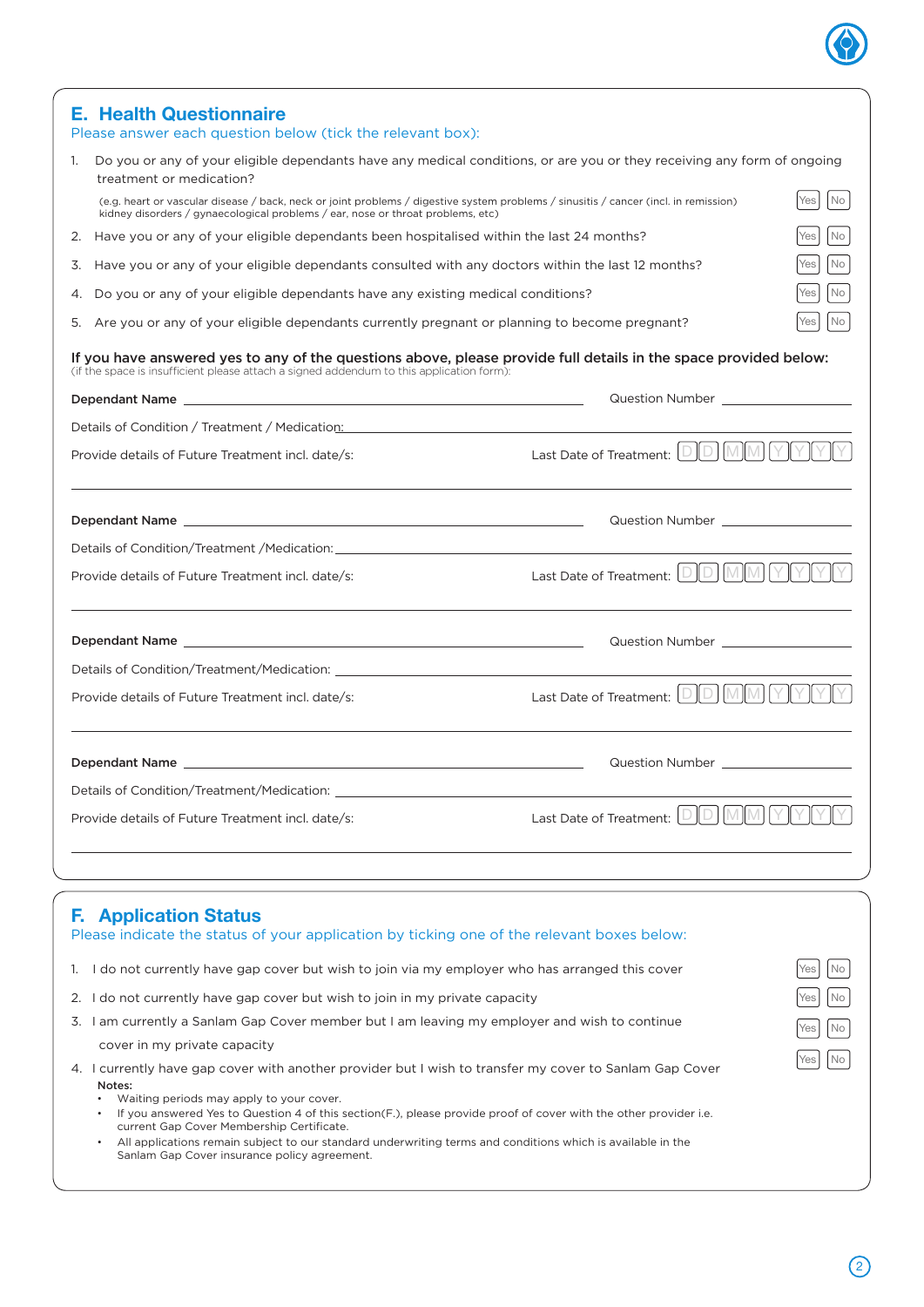| <b>G. Debit Order Details</b><br>(If your employer is deducting premiums from payroll, please complete section H below)                                                                                                        |                                                                                                                                                                                                                                |
|--------------------------------------------------------------------------------------------------------------------------------------------------------------------------------------------------------------------------------|--------------------------------------------------------------------------------------------------------------------------------------------------------------------------------------------------------------------------------|
| Use this account for all contribution collections                                                                                                                                                                              |                                                                                                                                                                                                                                |
|                                                                                                                                                                                                                                |                                                                                                                                                                                                                                |
| Branch Code: with the contract of the contract of the contract of the contract of the contract of the contract of the contract of the contract of the contract of the contract of the contract of the contract of the contract |                                                                                                                                                                                                                                |
|                                                                                                                                                                                                                                | Account Name: The contract of the contract of the contract of the contract of the contract of the contract of the contract of the contract of the contract of the contract of the contract of the contract of the contract of  |
| Use this account for refunds only                                                                                                                                                                                              |                                                                                                                                                                                                                                |
|                                                                                                                                                                                                                                |                                                                                                                                                                                                                                |
|                                                                                                                                                                                                                                | Account Type: New York Structure and Structure and Structure and Structure and Structure and Structure and Structure and Structure and Structure and Structure and Structure and Structure and Structure and Structure and Str |
| Account Number: We have a series of the series of the series of the series of the series of the series of the series of the series of the series of the series of the series of the series of the series of the series of the  |                                                                                                                                                                                                                                |
| If only one bank account is provided, it will be used for both contribution collections and refunds.<br>Individuals:<br>R233 (younger than 60 years)<br>R466 (older than 60 years)                                             |                                                                                                                                                                                                                                |
| Families:<br>R409 (younger than 60 years)<br>R815 (older than 60 years)                                                                                                                                                        |                                                                                                                                                                                                                                |
| Debit Order date: Please specify the date you would like for your debit order to take place each month.                                                                                                                        |                                                                                                                                                                                                                                |
| $\boxed{7}$ 25th $\boxed{ }$<br>IL II<br>7th<br>15th<br>last working day                                                                                                                                                       |                                                                                                                                                                                                                                |
| Debit order deductions or Payment Terms are in Arrears or Advance<br>(This is dependent on the strike date chosen. 1st, 7th, 15th is collected in advance and 25th, 31st is collected in arrears).                             |                                                                                                                                                                                                                                |
| H. Employer deduction from payroll                                                                                                                                                                                             |                                                                                                                                                                                                                                |

Premium to be collected monthly in arrears via a company payroll deduction:

 $\overline{\phantom{a}}$ 

R